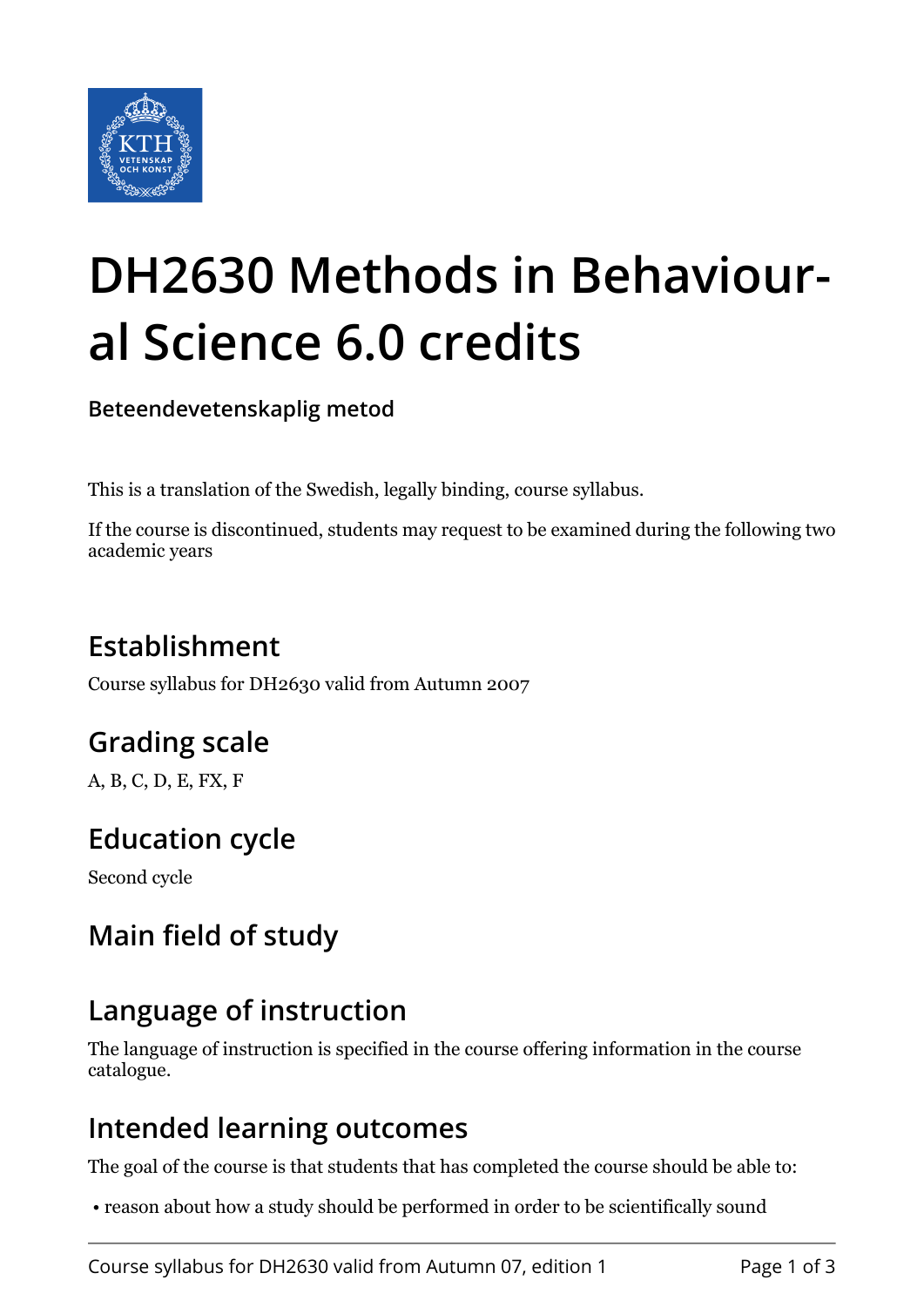- be able to describe how to perform different behavioural methods
- have practical experience of performing qualitative and quantitative investigations
- have practical experience of planning and collecting data via different techniques
- discuss possibilities and limitations of different techniques for collecting data

in order for the students to

- be able to design and perform a scientifically and ethically sound study
- be able to choose relevant method and techniques for collecting data in order to solve practical problems on the field
- achieve practical experience of using different techniques for collecting data
- be able to judge how scientifically sound others and their own investigations are

#### **Course contents**

Methods in behavioural sciences and their different perspectives applied in the field of Human-Computer Interaction are presented. Examples of parts included in the course are:

Methods and techniques for collecting data, different perspectives on users, relation among research, design and development. Practical exercises in the techniques observation, questionnaire and interview.

# **Specific prerequisites**

## **Course literature**

To be announced at least 2 weeks before course start at course web page.

## **Examination**

- TEN1 Examination, 3.0 credits, grading scale: A, B, C, D, E, FX, F
- ÖVN1 Exercises, 3.0 credits, grading scale: P, F

Based on recommendation from KTH's coordinator for disabilities, the examiner will decide how to adapt an examination for students with documented disability.

The examiner may apply another examination format when re-examining individual students.

## **Other requirements for final grade**

To actively participate during seminars, give account for exercises, home examination.